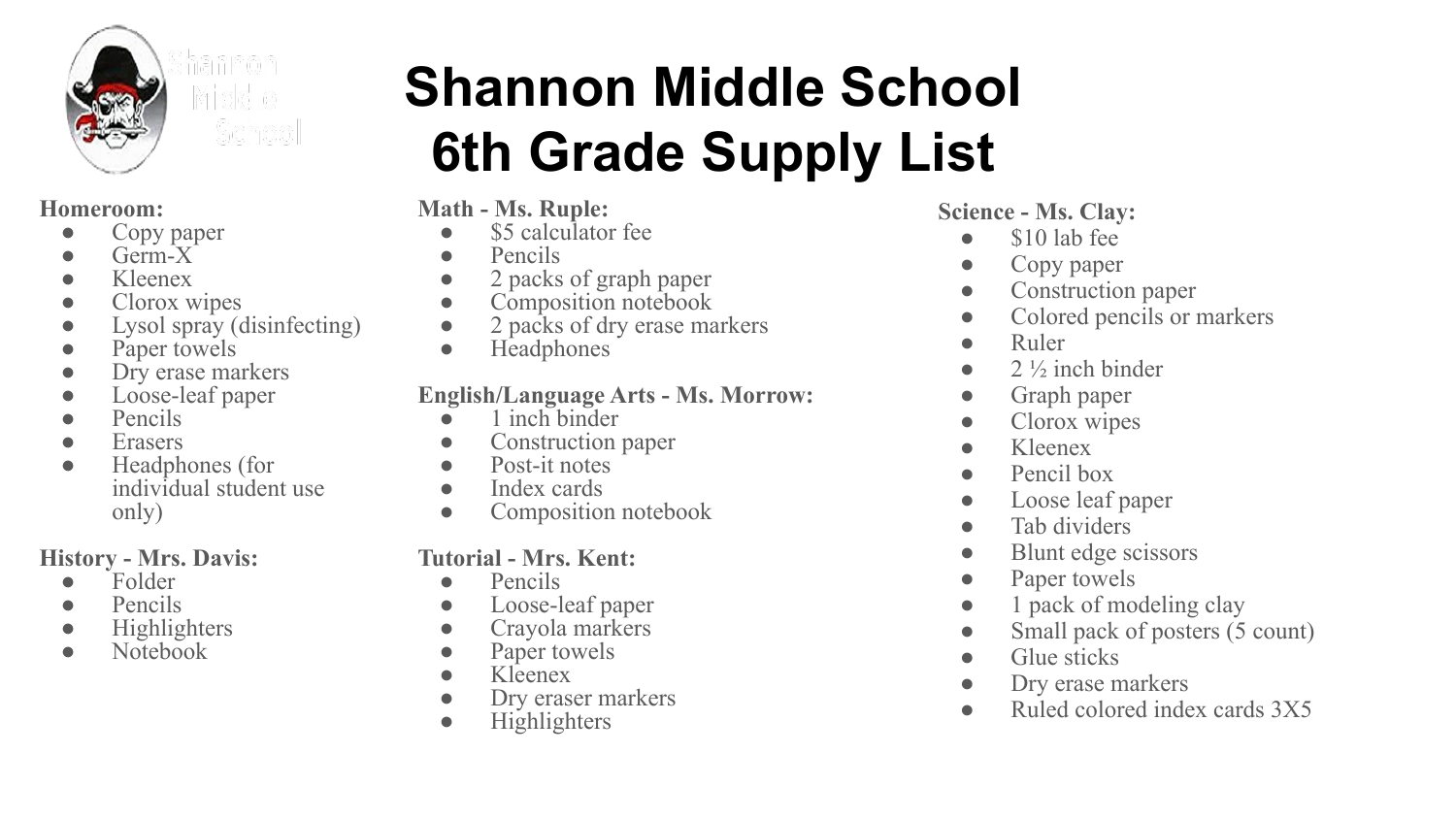

# **Shannon Middle School 7th Grade Supply List**

#### **Homeroom:**

- Copy paper
- $\bullet$  Germ-X
- Kleenex
- Clorox wipes
- Lysol spray (disinfecting)
- Paper towels
- Dry erase markers
- Loose-leaf paper
- Pencils
- Erasers
- Headphones (for individual student use only)

## **History - Mrs. Beck:**

- Kleenex
- Paper towels
- $\bullet$  Germ-X
- Computer mouse
- Mousepad

# **Math - Ms. Perry**

- \$5 calculator fee or TI-108 calculator
- $\bullet$  2 inch binder
- Composition notebook
- Loose leaf paper
- Graph paper
- Tab dividers
- Pencils
- 3 prong folder with pockets
- Highlighters
- Colored pencils

# **English/Language Arts - Ms. James:**

- 2 folders
- Loose leaf paper
- Pencils
- Highlighters

#### **Science - Mr. Threlkeld:**

- Pencils
- Paper towels
- Notebook

# **Tutorial - Mrs. Cummings:**

- Binder
- Loose leaf paper
- pencils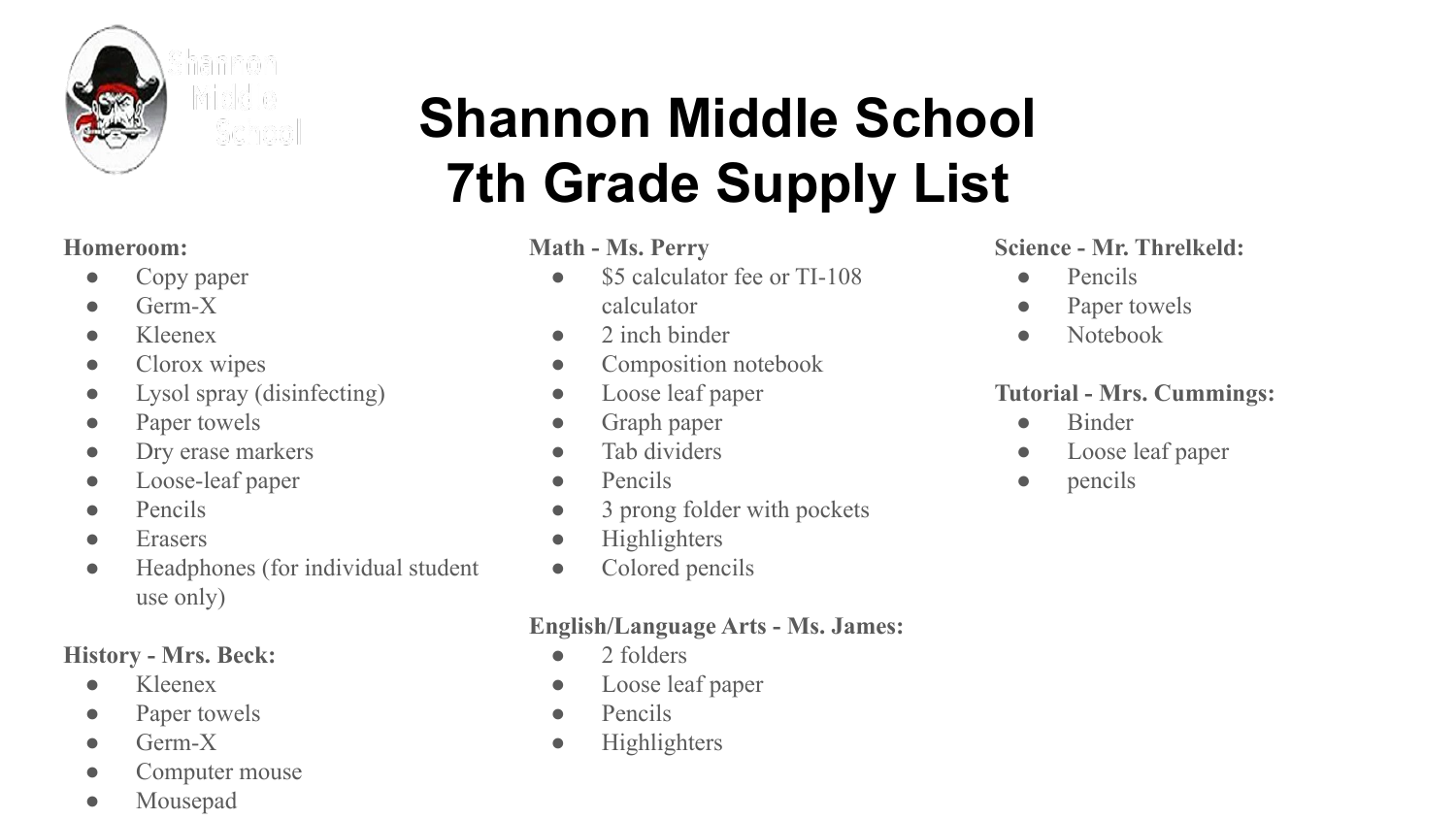# **Shannon Middle School 8th Grade Supply List**

# ● Copy paper

- Germ-X
- Kleenex
- Clorox wipes
- Lysol spray (disinfecting)
- Paper towels
- Dry erase markers
- Loose-leaf paper
- Pencils
- Erasers
- Headphones (for individual student use only)

# **MS Studies/Geography - Mr. Marshall**

- $\bullet$  Germ-X
- Paper towels
- Kleenex
- Binder

#### **Math - Mr. Morgan:**

- Colored pencils
- *pencils*
- Graph paper
- Loose-leaf paper
- 1 inch binder
- Tab dividers
- Dry erase markers
- Board cleaner
- Kleenex
- $Germ-X$
- Paper towels

# **English/Language Arts - Mr. Bowling:**

- Kleenex
- Paper towels
- $\bullet$  Germ-X
- Composition notebook
- Loose-leaf paper
- Pencils
- 3x5 index cards

#### **Tutorial - :**

- **Binder**
- Loose leaf paper
- pencils



# **Science - Ms. Long:**

- \$10 lab fee
- $\bullet$  2 inch 3-ring binder\*
- Pack of 5 tab dividers\*
- 2 packs of loose-leaf paper\*
- $\bullet$  Pencils  $*$
- $\bullet$  Pencil pouch\*
- Pack of highlighters\*
- Crayola colored pencils\*
- Handheld pencil sharpener\*
- 2 composition notebooks
- 1 ream of 500 sheet copy paper
- 1 bag of assorted candy

\* Students will keep these with them at all times. (Other supplies may be needed throughout the year, and will be communicated with you.)

# **Cyber Foundations - Mr. Ohler:**

- 1 subject notebook
- Kleenex

# **Homeroom:**